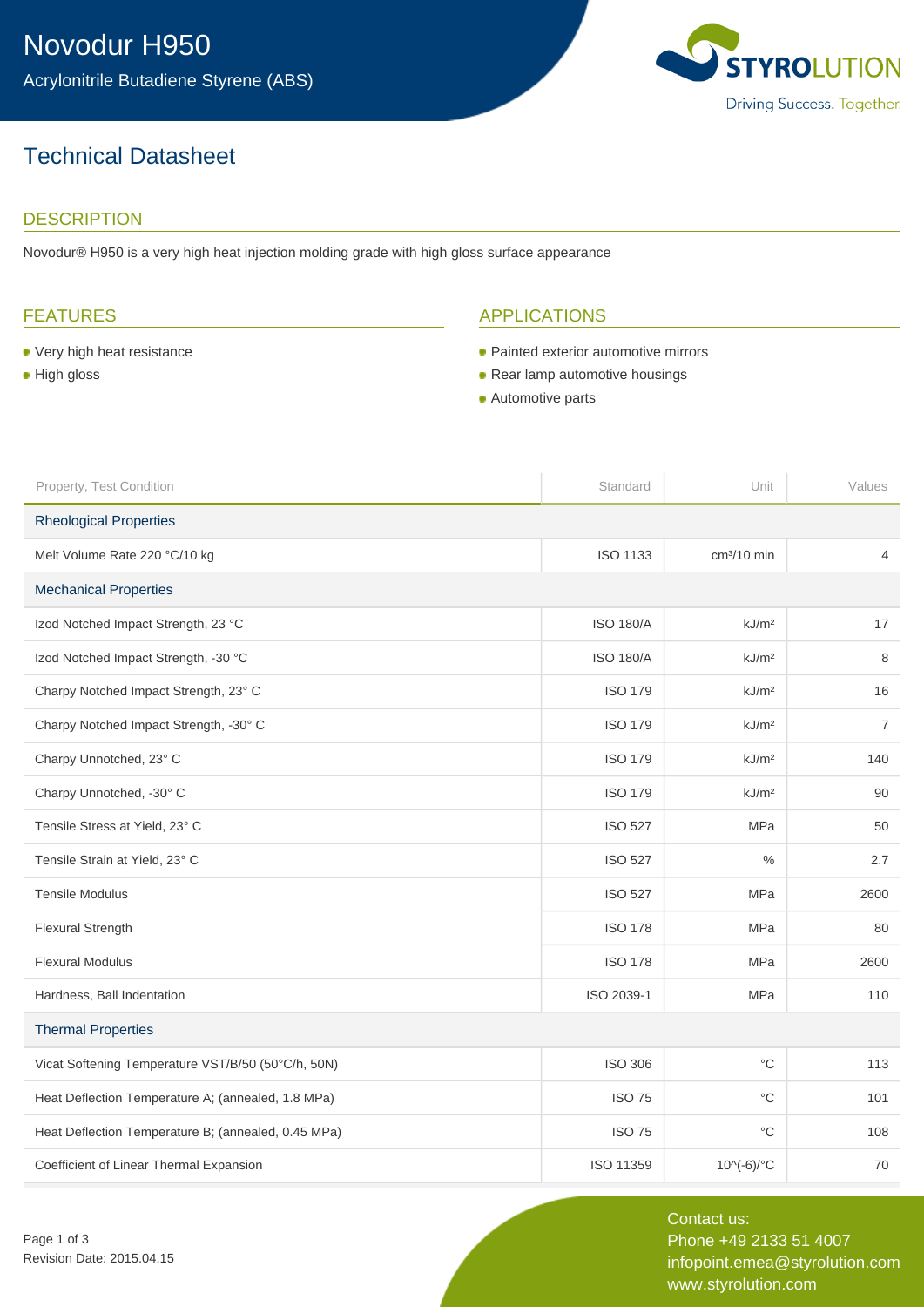# Novodur H950

Acrylonitrile Butadiene Styrene (ABS)



| Property, Test Condition                | Standard        | Unit                     | Values      |  |
|-----------------------------------------|-----------------|--------------------------|-------------|--|
| <b>Electrical Properties</b>            |                 |                          |             |  |
| Dissipation Factor (100 Hz)             | IEC 60250       | $10^(-4)$                | 60          |  |
| Dissipation Factor (1 MHz)              | IEC 60250       | $10^(-4)$                | 100         |  |
| Dielectric Strength, Short Time, 1.5 mm | IEC 60243-1     | kV/mm                    | 37          |  |
| Relative Permittivity (100 Hz)          | IEC 60250       | $\overline{\phantom{0}}$ | 3.2         |  |
| Relative Permittivity (1 MHz)           | IEC 60250       | ٠                        | 3           |  |
| <b>Volume Resistivity</b>               | IEC 60093       | Ohm*m                    | $>1E13$     |  |
| <b>Surface Resistivity</b>              | IEC 60093       | Ohm                      | $>1E15$     |  |
| <b>Comparative Tracking Index</b>       | IEC 60112       | $\vee$                   | 600         |  |
| <b>Other Properties</b>                 |                 |                          |             |  |
| Density                                 | <b>ISO 1183</b> | kg/m <sup>3</sup>        | 1050        |  |
| Processing                              |                 |                          |             |  |
| Linear Mold Shrinkage                   | ISO 294-4       | $\%$                     | $0.5 - 0.7$ |  |
| Melt Temperature Range                  | <b>ISO 294</b>  | $^{\circ}C$              | $230 - 260$ |  |
| Mold Temperature Range                  | <b>ISO 294</b>  | $^{\circ}C$              | $60 - 80$   |  |
| Injection Velocity                      | <b>ISO 294</b>  | mm/s                     | 240         |  |
| <b>Drying Temperature</b>               |                 | $^{\circ}{\rm C}$        | 80          |  |
| Drying Time                             |                 | h                        | $2 - 4$     |  |

Typical values for uncolored products

### SUPPLY FORM

Novodur® is delivered in the form of cylindrical, spherical, or cubical pellets. The bulk density of the pellets is from 0.55 to 0.65 g/cm<sup>3</sup>. Values may differ for special grades. Standard Packaging unit: 25 kg PE-bag on palette, shrunk or wrapped with PE film. In addition, delivery in larger units of up to 1000 kg (IBC = Intermediate Bulk Container) or silo trucks can be arranged. In dry areas with normal temperature control, Novodur pellets can be stored for relatively long periods of time without any change in mechanical properties. With unstable colors, however, storage over a number of years can give rise to some change in color. Under poor storage conditions, Novodur absorbs moisture, but this can be removed by drying.

Contact us: Phone +49 2133 51 4007 infopoint.emea@styrolution.com www.styrolution.com